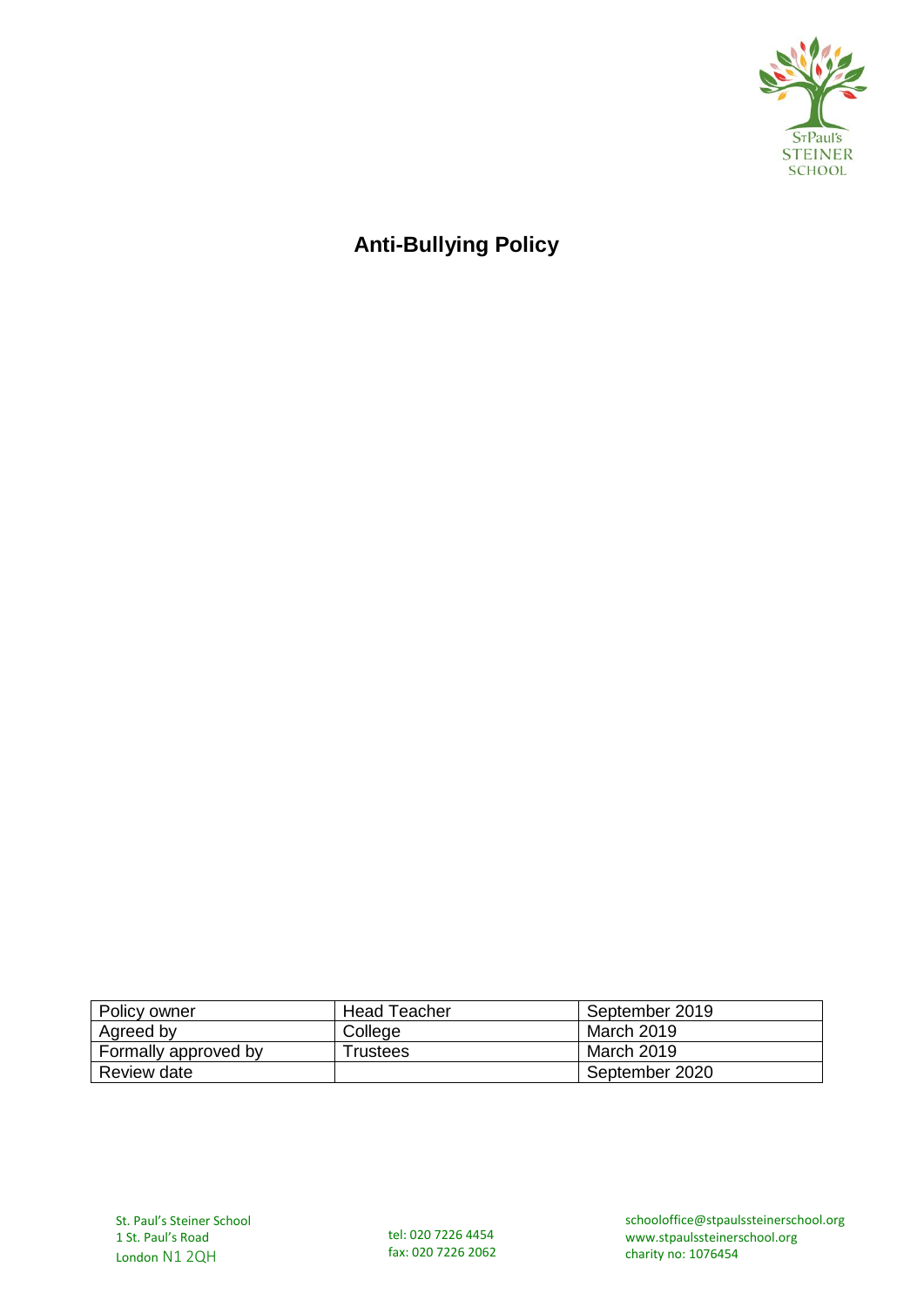# **Anti-bullying policy**

St Paul's Steiner School is committed to safeguarding and promoting the welfare of children and young people and expects all staff and volunteers to share this commitment.

We as a school community have a commitment to promote equality. Therefore, we believe this policy is in line with the Equality Act 2010. It is unlawful for a school to discriminate against a pupil or prospective pupil by treating them less favourably because of their:

- sex
- race
- disability
- religion or belief
- sexual orientation
- gender reassignment
- pregnancy or maternity

## **Aims and Objectives**

We are committed to safeguarding by providing a safe environment where the welfare of each individual is the priority of all staff. We strive to create an ethos of good behaviour and healthy relationships, where all members of the community treat one another with respect and understanding. Promotion of healthy relationships is integral to all learning.

It is every child's right that at St Paul's Steiner School they receive an education free from humiliation, harassment, victimisation, discrimination, oppression and abuse – physical, verbal or emotional. Parents and Guardians have an essential role in supporting these standards at St Paul's Steiner school by maintaining St Paul's Steiner School's standards of behaviour. All staff aim to encourage parents to communicate any concerns to ensure a prompt and swift response to act in a pedagogically suitable way.

Bullying of any kind is unacceptable and will not be tolerated. In all incidences a record will be made and where appropriate full disciplinary action will be taken.

This policy applies to all pupils in the School and the Kindergarten. We are committed to providing a happy and safe school environment and promoting positive relationships.

#### **What constitutes bullying?**

Bullying is described as the repetitive, intentional, hurting of a person or group by another person or group, where the relationship involves an imbalance of power. It can be by threatening or frighten somebody or physically, verbally or mentally hurting someone. It can be in real life and/or online. A severe single incident can also constitute bullying if it is intentional and there is an imbalance of power.

Staff recognises that the following behaviour can constitute bullying:

- Physical assault including the threat to use violence of any type.
- Verbal persistent or malicious name calling, threatening, teasing, swearing.
- Cyber Bullying: any bullying carried out on social media on any other technological application platforms (please look at our E- safety Policy for further information)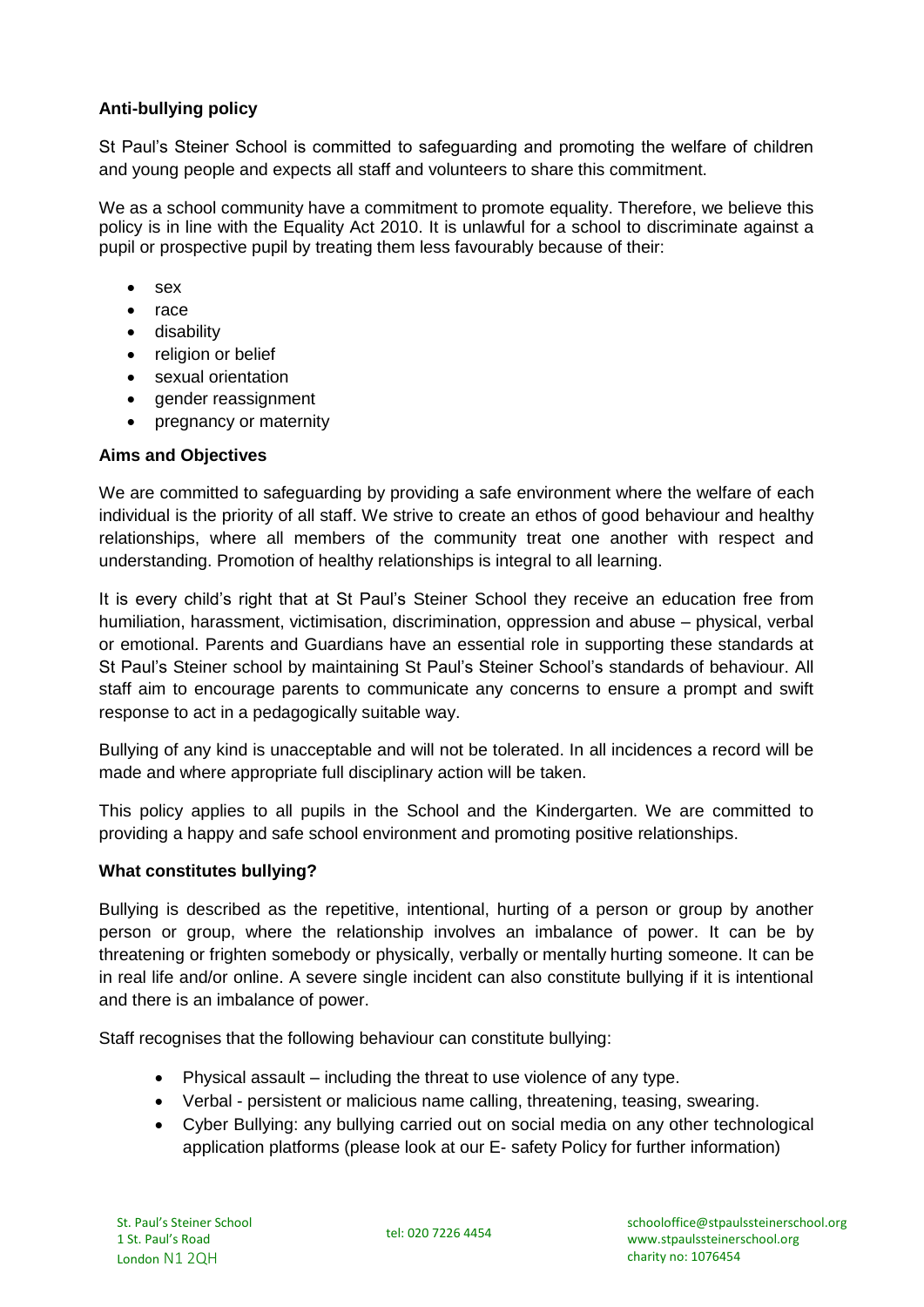- Emotional forcing someone to do something against their will (this applies to physical and verbal), excluding and spreading malicious rumours.
- Sexual or sexist harassment.
- 'Upskirting' which typically involves taking a picture under a person's clothing without them knowing, with the intention of viewing their genitals or buttocks to obtain sexual gratification, or cause the victim humiliation, distress or alarm. It is now a criminal offence.
- Any kind of discrimination, including: racial, religious, cultural or homophobic. Unkind or inappropriate references to a disability, special educational needs and adoption.
- Behaviour that is deliberately unfriendly, and makes other people feel uncomfortable, humiliated or excluded – e.g., spreading rumours, graffiti, tormenting, intimidating facial or body gestures.

It is also important to remember that children's relationships with each other at school can vary tremendously. Children can be the best of friends one day and at loggerheads the next. Parents and staff need to be aware that temporary breakdowns in relationships do not necessarily constitute bullying but should be mediated and supported by staff and parents.

## **Encouragement to talk**

We recognise how difficult it can be for pupils and parents to take action, and how bullying thrives on fear and secrecy. Children are encouraged to report the incident to any adult in the school setting. This can be in writing or drawing.

The key messages for pupils are:

- If you are being bullied, tell someone. Don't suffer in silence.
- Speak to your class teacher, subject teacher, teaching assistant or any adult in the school.
- If you see someone being bullied, tell an adult immediately.
- Don't think that it is okay to be a 'bystander', this can give the impression that you think bullying is acceptable.

#### **Procedures for all Staff**

- Staff should be watchful and observe relationships.
- There should be appropriate supervision of pupils during unstructured time.
- Where appropriate, observations should be recorded and brought to the class teacher who can talk to mentor, department and weekly Teachers Meeting for action or further observations.
- Children should always be made aware and regularly reminded that they should always report incidents or situations that make them uneasy to an adult member of staff.
- Staff to record bullying incidents on CPOMS.
- Report any serious incidents to the Safeguarding Lead (DSL) immediately.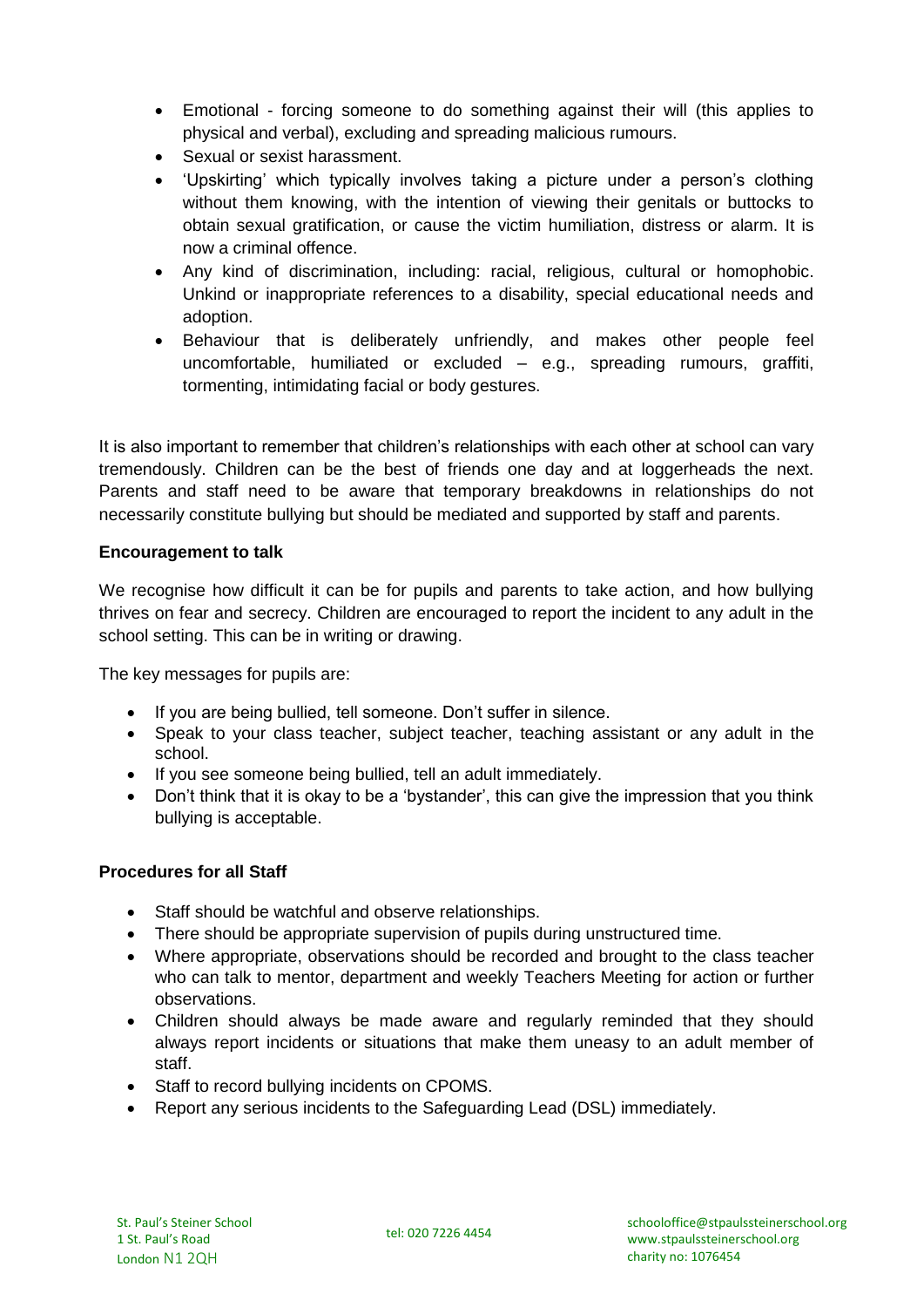# **School procedure for dealing with incidents of bullying**

## **What action should be taken if a pupil has been bullied?**

Stop the incident!

Swift response is essential in order to act pedagogically.

- Confirm that the child is not physically injured. If the child is physically injured, deal with it immediately.
- Show concern and support for the child who has been bullied (in presence of other children involved if appropriate).
- Try to reassure the victim.
- Wait for the situation to calm before trying to find out what happened. Take the take time to listen carefully and establish the facts and factors involved. Bystanders may provide important background information.
- Tell both parties that the matter will be dealt with and that other teachers and the parents/guardians of those involved will be informed.
- The Class Teacher should be informed if not present during the incident.
- Incidents should be written as reports and then sent to the school office to be filed.

#### **What action should be taken if a pupil is bullying?**

- Make it clear that bullying behaviour is unacceptable to everyone staff and children.
- Remind pupils that they (bystanders) too must share the responsibility for caring for others; allowing something to happen is participation, even when it is passive.
- $\bullet$  Involve all parties bully, victim and neutrals.
- Impose a sanction.
- State the sanction, which will be imposed if the bullying continues which is likely to be fixed term exclusion.
- Ensure everyone has an understanding of the situation and will take action immediately should there be a reoccurrence of the behaviour.
- Inform the appropriate Teacher, DSL and the Head Teacher.

#### **Suggested pedagogical approaches**

#### **Kindergarten**

Before an incident:

In the Kindergartens there is a strong focus on Personal, Social and Emotional development. Golden rules are established to teach appropriate ways of relating to each other, eg 'Everyone is welcome/Gentle hands/Kind Words, as it is understood that it is natural for children this age to forget these. Assimilating these rules and learning to control normal, impulsive behaviours such as hitting or throwing are some of the fundamentals of what is learned during the Kindergarten years. Website the state of the state of the state of the state of the state of the state of the state of the state of the state of the state of the state of the state of the state of the state of the state of

Although Kindergarten age children do not usually act with an intention to harm, teachers are aware that certain dynamics and patterns of behaviour can arise between one child and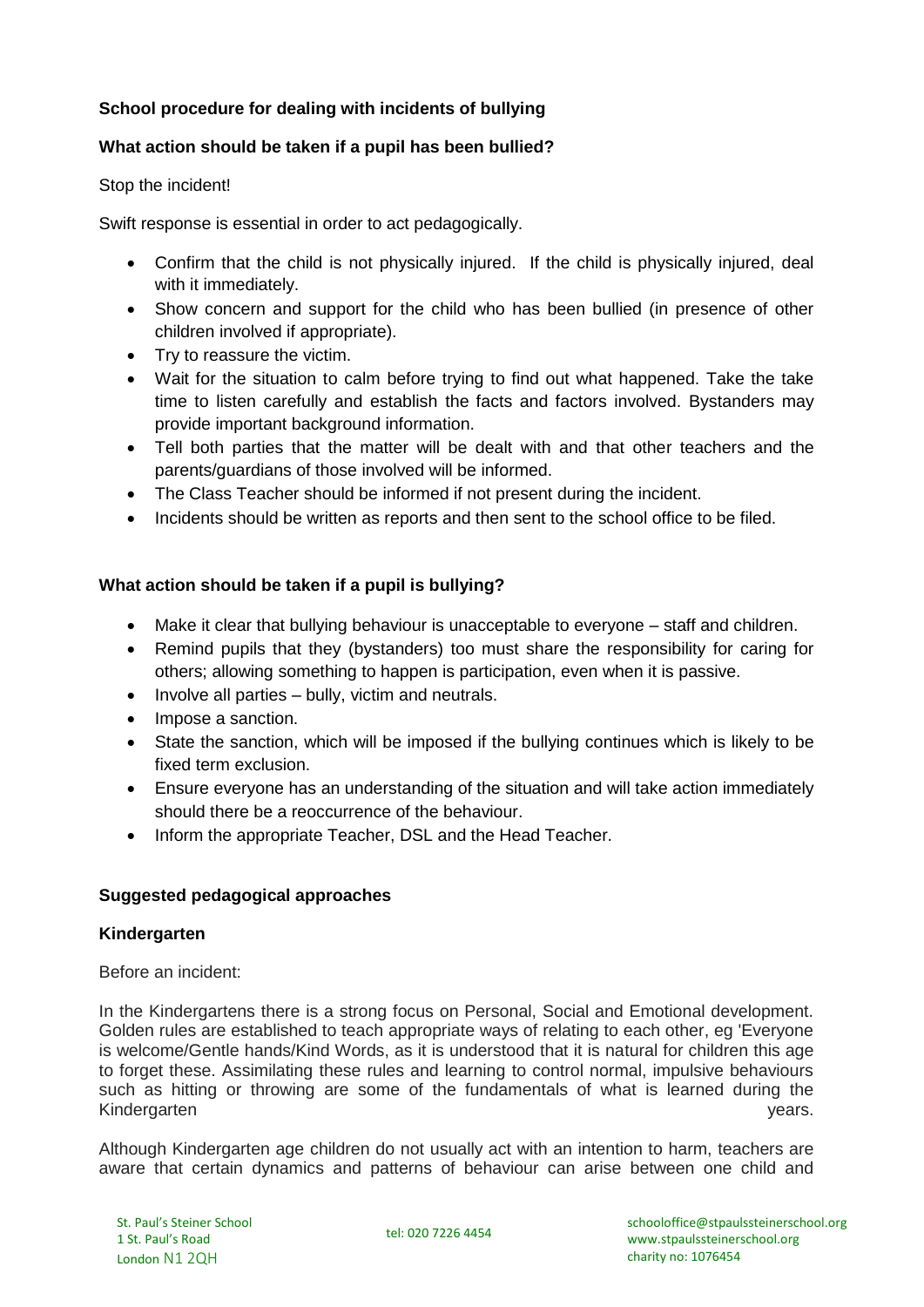another and are alert to the need to work with the children and families to support such occurrences.

After an incident:

- Stop the incident
- Reiterate golden rules
- Bring child out of play and diverted into other teacher led tasks
- Support relationship between children involved by giving tasks for them to solve together
- Record observations
- Bring to EY meeting, SENCo and DSL (through CPOMS) if reoccurring as a pattern
- Meet with both sets of parents
- Bring friendship themes to stories and songs
- Reiterate golden rules

#### **Classes I – III**

Before an incident:

Establish and support the class culture of positive relationships, for example through circle times and pedagogical stories.

Ensure that children understand what being a good friend is. Make sure they know what bullying is, as opposed to falling out with a friend. Bullying is when you hurt someone on purpose several times. Make sure they know to tell an adult when that happens. Make sure they understand what they need to do if they see bullying happening, for example clearly express that bullying is not funny. They will be taught about making good choices.

After an incident:

- Ensure the wellbeing of the target of bullying and create an environment which makes it easier for the target to talk. Take time to let the target clam down.
- Listen to all the children involved alone, explain to them in a way they understand what you have seen or heard. Ask them to talk, write or draw a picture of what has happened. Make detailed records of everything discussed and observed. The bystanders are important to form the picture.
- Identify the "bully" or "bullying group" and take action. Part of the action should be to create an understanding of why this constitutes bullying, explore feelings and make amends.
- Inform and invite the parents/guardians as soon as possible. It is important to discuss a way that you can all support the child affected, create a resolution plan. Play dates could be suggested outside of school.
- Reinforce the positive relationships and anti-bullying message in the class and use restorative practices and keep monitoring the situation.

#### **Class IV – VIII**

Before an incident: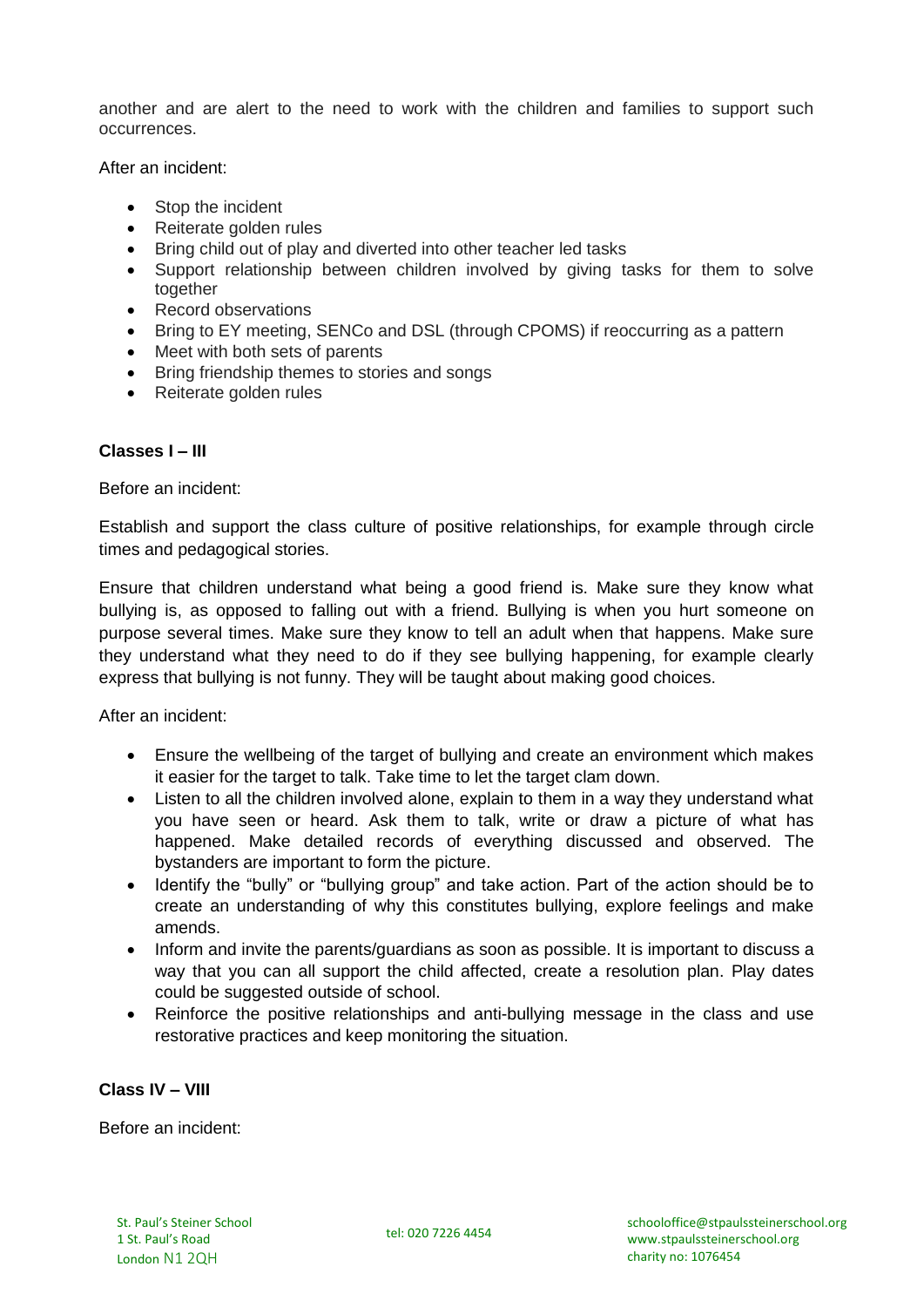Children in these classes are now expected to take responsibility for their actions and be accountable for their behaviour and intentions towards themselves and their peers. They are explicitly taught what constitutes healthy relationships. They should know what constitutes bullying (the 4 aspects) with an understanding of how to report incidents and how to behave as a bystander. They know what cyber-bullying is: any form of bullying that is carried out through the use of electronic media devices, such as computers, laptops, smartphones, tablets, or gaming consoles.

Regular circle time will be held in classes IV and V. Middle school assembly (VI-VIII) will discuss what bullying is annually. Focus will be on the rights of each human being. The Assembly will explore the themes and points enclosed in St Paul's Steiner School Anti-Bullying policy and review the charter.

Teachers and staff will challenge all offensive or discriminatory language (e.g. homophobic, sexist and transphobic comments, racist and faith targeted comments and disablist words). See Behaviour policy.

After an incident:

- Ensure the wellbeing of the target of bullying and create an environment which makes it easier for the target to talk. Take time to let the target clam down. Record the conversation.
- Class teacher, or in his/her absence a teacher or DSL will meet with all children involved in the incident. This may be in a group or individually depending on the severity of the situation. Bystanders may be involved in this process.
- Everything will be noted and recorded.
- Parents will be informed and will be asked to support all the children involved.
- Clear sanctions for the bullying will be given.
- Class Teacher will review the situation some weeks after the incident. Close observations will be made and notes taken where appropriate. It is important for all staff to stay vigilant and aware.
- Reinforce the positive relationships and anti-bullying message in the class and use restorative practices and keep monitoring the situation.
- Ensure that the students are aware of the fixed term exclusion, should the bullying be repeated.

# **Sanctions**

In accordance with St Paul's Behaviour Policy, when responding to a particular incident we will consider:

- The age of the individuals involved.
- The nature and severity of the incident.
- Whether there are any behavioural/learning needs, which could affect an individual's behaviour towards others.
- Whether the individuals have been involved in any previous incidents.
- The duty of care to all pupils and staff.
- Which pupils were involved and who were the bystanders.
- The effects on the person(s) being bullied.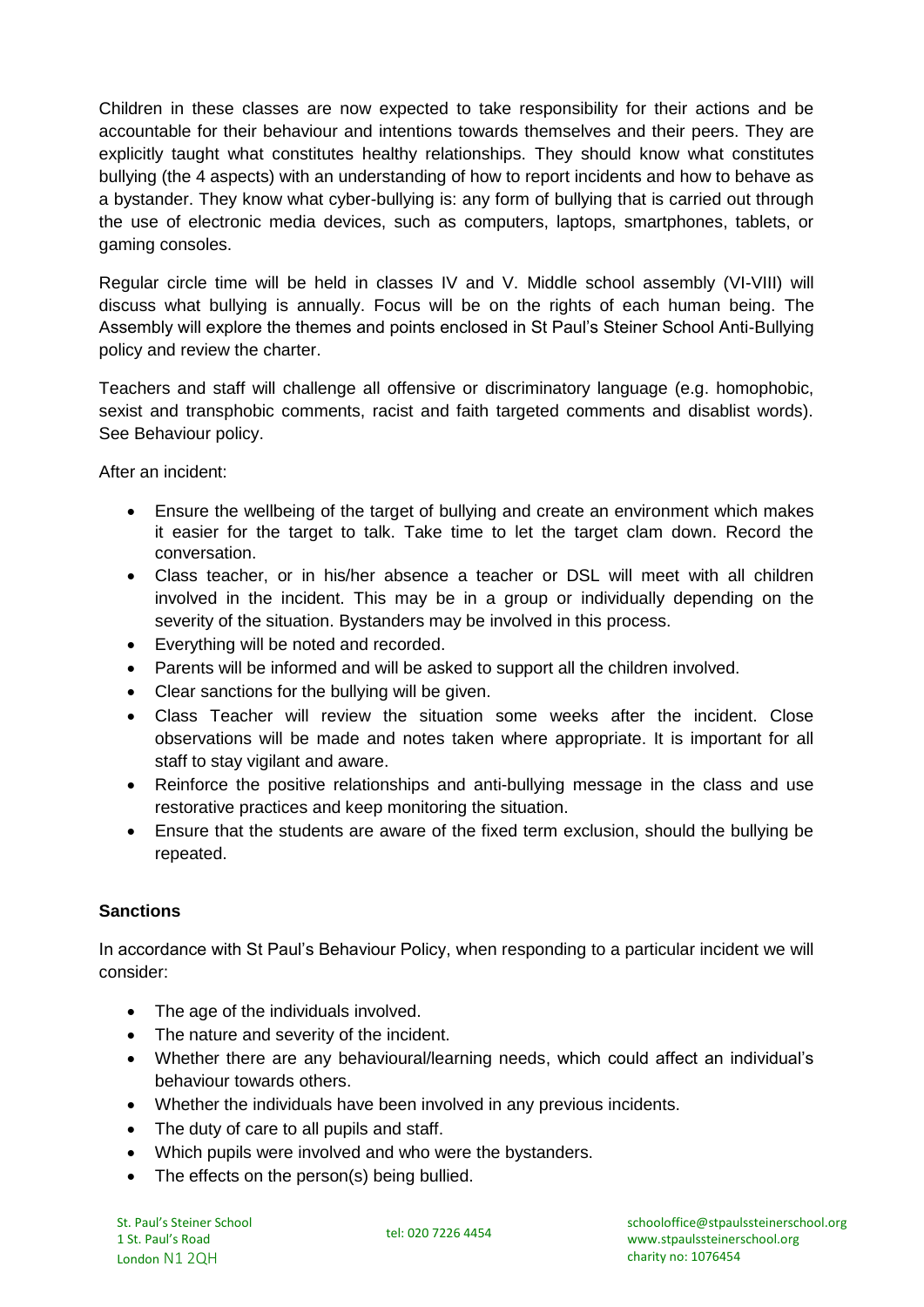- The nature of the relationship between the perpetrator(s) of the bullying and those targeted.
- If there were any triggers to the behaviour.
- The support and disciplinary measures required to resolve the difficulty.

In the first instance, when bullying has been confirmed, the bully is counselled and a sanction is enforced which reflects the seriousness of the particular incident: reprimand, withdrawal of privileges, written apology, detention. In exceptional circumstances, bullying may result in exclusion from school. It will be made clear for all involved that a repeat of the bullying behaviour will result in "fixed term" exclusion. See our Behaviour policy.

Our priority is to restore a sense of safety and wellbeing in the person who has experienced the bullying and to encourage better behaviour from those who have perpetrated it. Some incidents are resolved quickly and with limited intervention, other incidents can be very complex and demand a great deal of skill and expertise. Some incidents of bullying may require support from outside agencies, such as social workers, General Practitioners (GPs) etc.

## **Guidelines for informing parents**

All parents should be consulted if there are any concerns about their children. They may be able to help solve problems or provide information which could prevent serious incidents occurring. The parents of the target and the bully should be informed when an incident has occurred.

We will ensure that all parents/carers know:

- The steps that has and will be taken to resolve the incident.
- The progress towards a satisfactory conclusion

# **Peer on peer abuse**

Our school may be the only stable, secure and safe element in the lives of children at risk of, or who have suffered harm. Nevertheless, whilst at school, their behaviour may be challenging and defiant, or they may instead be withdrawn, or display abusive behaviours towards other children. Our school recognises that some children may abuse their peers and any incidents of peer on peer abuse will be managed in the same way as any other child protection concern and will follow the same procedures.

Peer on peer abuse can manifest itself in many ways. This may include bullying (including cyber bullying), on-line abuse, gender-based abuse, upskiting, 'sexting' or sexually harmful behaviour. We do not tolerate any harmful behaviour in school and will take swift action to intervene where this occurs. We use lessons and assemblies to help children understand, in an age-appropriate way, what abuse is and we encourage them to tell a trusted adult if someone is behaving in a way that makes them feel uncomfortable. Our school understands the different gender issues that can be prevalent when dealing with peer on peer abuse.

#### **Bullying that occurs outside school**

If it is discovered that the bullying occurs outside school, in addition to discussions with the parents of the children concerned, the school may contact any other agencies as appropriate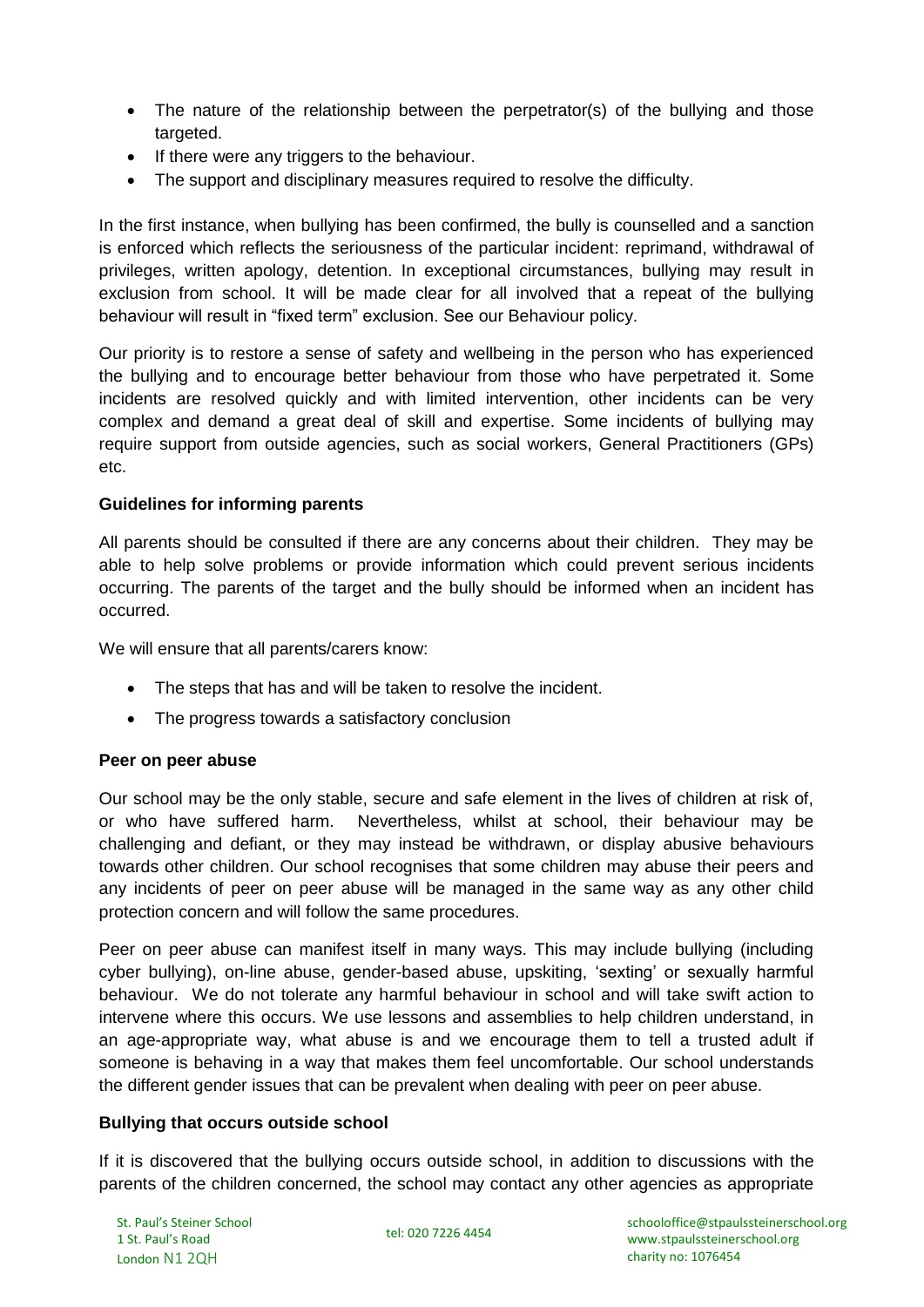(e.g. youth clubs, transport providers, police) to provide information about the School's concerns and any actions being taken:

- When a complaint/concern is received begin log of all interaction.
- Speak to parent/guardian involved and minute all meetings
- Speak to pupil bullied and minute meeting.
- Treat all communication seriously and formally.
- Keep all parties fully informed so that they are clear and secure.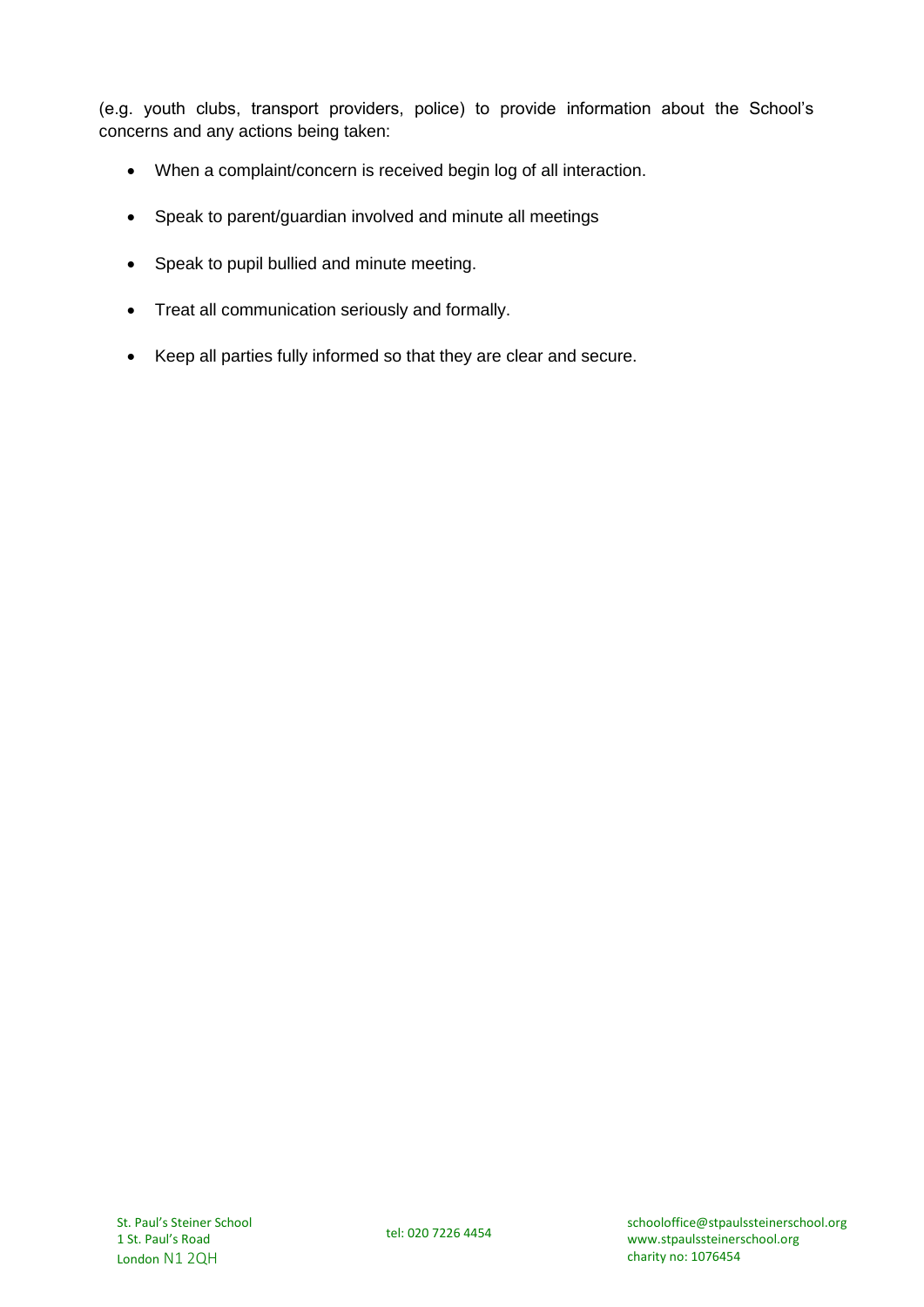## **Example of restorative process after a bullying incident:**

- If physical violence or severe and persistent verbal abuse is the case the safety and security of the 'bullied' must be established before process enacted.
- Form a 'support' group composed of person 'bullied', 'perpetrators', 'neutrals' and 'friends' of the bullied but only after speaking to 'bullied' pupil.
- If 'bullied' pupil is uncomfortable in support group this group is met independently. Please note that the word bully is a powerful label. Do not use it in meetings but choose other non-judgement words.
- Bullying' in essence centres on the need of the target to belong not being met.
- Focus therefore on the need of the target to belong.
- Teacher outlines needs of pupil to be met.
- Pupil 'bullied' speaks about these needs e.g. rights, fairness, inclusion, respect etc. No names mentioned or accusations levelled. Sometimes this will be done on a one to one basis.
- Other group members asked to contribute to how these needs could be met.
- Teacher could mention certain situations as examples. Honest but objective. We look to new strategies. Follow up support group meetings are advised.
- In most instance pupils' consciousness is raised and they respond positively.
- The meeting itself can establish belonging for everyone.